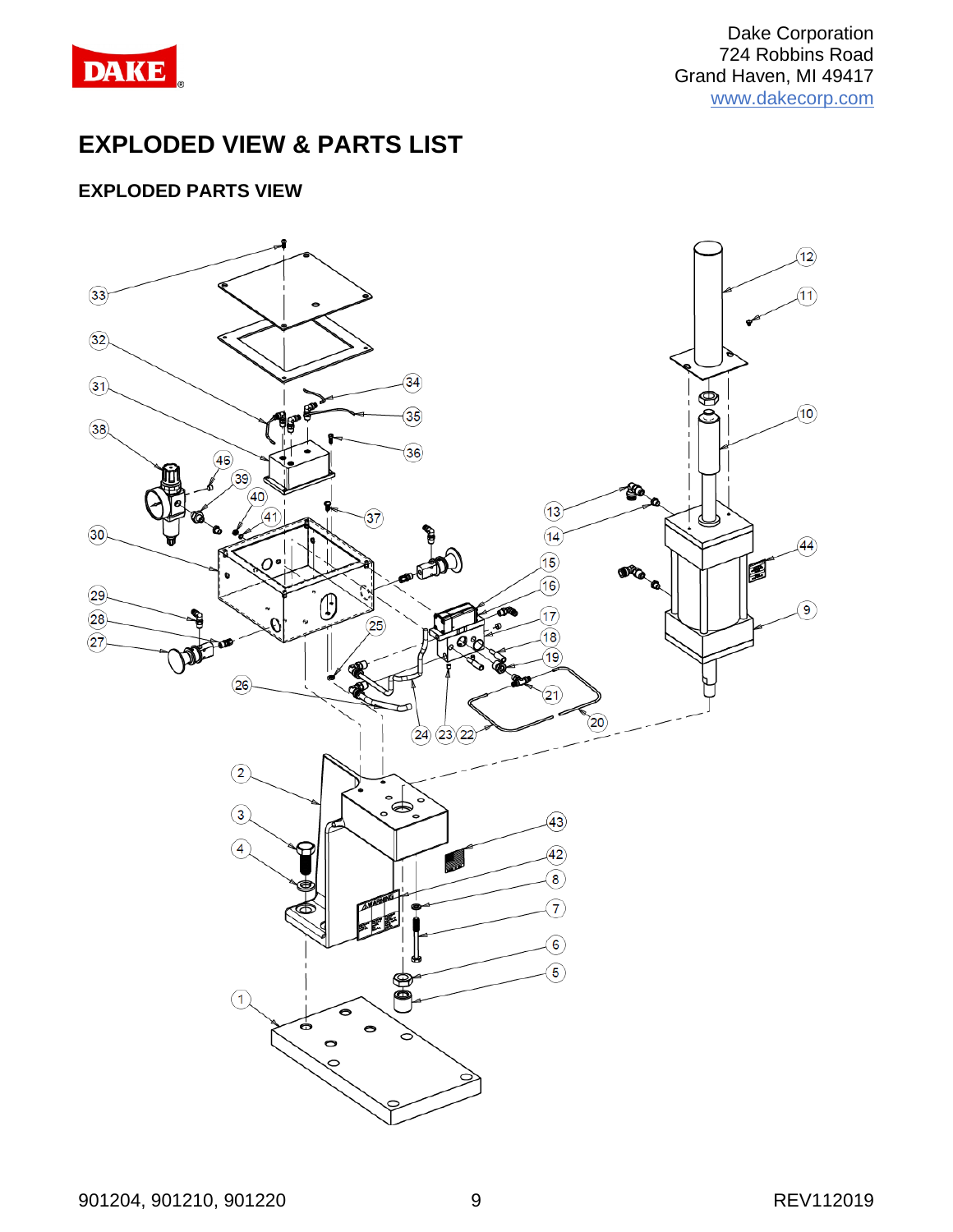

### **PARTS LIST**

|                |                                                           | <b>Part Number</b>                   |                                        |                                        |                |  |
|----------------|-----------------------------------------------------------|--------------------------------------|----------------------------------------|----------------------------------------|----------------|--|
| <b>Item</b>    | <b>Parts Name</b>                                         | <b>Model</b><br>$1 - 204$            | <b>Model</b><br>$1 - 210$              | <b>Model</b><br>$1 - 220$              | $Q$ ty         |  |
| 1              | <b>Mounting Plate</b>                                     | 67474                                | 67731                                  | 67734                                  | $\mathbf 1$    |  |
| $\overline{2}$ | <b>Main Frame</b>                                         | 67472                                | 67728                                  | 67733                                  | 1              |  |
| 3              | Hex Cap Screw                                             | 43349<br>$(1/2-13 \times 1-1/2")$    | 43372<br>$(3/4" - 10 \times 1 - 3/4")$ | 43383<br>$(1" - 8 \times 1 - 1/2")$    | $\overline{4}$ |  |
| $\overline{4}$ | Lock Washer                                               | 43647<br>(1/2")                      | 43649<br>(3/4")                        | 43650<br>(1")                          | $\overline{4}$ |  |
| 5              | Nose Piece                                                | 68391                                | 68392                                  | 68392                                  | $\mathbf{1}$   |  |
| 6              | Hex Jam Nut                                               | 43941<br>$(1/2" - 20)$               | 43946<br>$(3/4 - 16)$                  | 43946<br>$(3/4" - 16)$                 | $\overline{2}$ |  |
| $\overline{7}$ | Hex Cap Screw                                             | 43336<br>$(3/8 - 16 \times 2 - 3/4)$ | 43339<br>$(3/8" - 16 \times 3 - 1/2")$ | 43359<br>$(1/2" - 13 \times 4 - 1/2")$ | $\overline{4}$ |  |
| 8              | Lock Washer                                               | 43645<br>(3/8")                      | 43645<br>(3/8")                        | 43647<br>(1/2")                        | $\overline{4}$ |  |
| 9              | Air Cylinder                                              | 67473                                | 67730                                  | 67735                                  | 1              |  |
| 10             | <b>Stroke Control</b>                                     | 67464                                | 67732                                  | 67732                                  | $\mathbf{1}$   |  |
| 11             | #10-24 x 5/16" Phillips Hd.<br><b>Machine Screw</b>       | 60477                                | 60477                                  | 60477                                  | $\overline{2}$ |  |
| 12             | <b>Stroke Control Guard</b>                               | 67462                                | 67729M                                 | 67729M                                 | $\mathbf 1$    |  |
| 13             | Male Elbow Conn. - Brass                                  | 60467<br>(1/4")                      | 60470<br>(3/8")                        | 60470<br>(3/8")                        | $\overline{4}$ |  |
| 14             | 1/4" Male Tube Conn. - Brass                              | 50790                                | 50790                                  | 50790                                  | 3              |  |
| 15             | 4 Way Air Valve Assembly                                  | 67468                                | 67468                                  | 67468                                  | $\mathbf 1$    |  |
| 16             | <b>Stack Speed Control</b>                                | 62031                                | 62031                                  | 62031                                  | 1              |  |
| 17             | <b>Manifold Sub-plate</b>                                 | 67470                                | 67470                                  | 67470                                  | 1              |  |
| 18             | Hex Screw 1/4" - 20 x 3/8"                                | 67470 A                              | 67470 A                                | 67470 A                                | $\overline{2}$ |  |
| 19             | 3/8" x 1/8" Hex Bushing - Brass                           | 60478                                | 60478                                  | 60478                                  | $\mathbf 1$    |  |
| 20             | 1/8" Tube Line<br>(R.H. air valve to tee)                 | 68489                                | 68489                                  | 68489                                  | 1              |  |
| 21             | 1/8" Male Branch Tee - Brass                              | 60468                                | 60468                                  | 60468                                  | 1              |  |
| 22             | 1/8" Tube Line<br>(L.H. air valve to tee)                 | 68490                                | 68490                                  | 68490                                  | 1              |  |
| 23             | $1/4$ " Pipe Plug – Brass                                 | 33771                                | 33771                                  | 33771                                  | $\overline{2}$ |  |
| 24             | <b>Tube Line</b><br>(Top of air cylinder to sub-plate)    | 67764<br>(1/4")                      | 67762<br>(3/8")                        | 67762<br>(3/8")                        | 1              |  |
| 25             | #10-32 Hex Nut                                            | 43907                                | 43907                                  | 43907                                  | 4              |  |
| 26             | <b>Tube Line</b><br>(Bottom of air cylinder to sub-plate) | 67765<br>(1/4")                      | 68486<br>(3/8")                        | 68486<br>(3/8")                        | 1              |  |
| 27             | <b>Control Button</b>                                     | 67467                                | 67467                                  | 67467                                  | $\overline{2}$ |  |
| 28             | 1/8" Male Tube Conn. - Brass                              | 60464                                | 60464                                  | 60464                                  | $\overline{2}$ |  |
| 29             | 1/8" Male Elbow Conn. - Brass                             | 60463                                | 60463                                  | 60463                                  | 6              |  |
| 30             | <b>Control Enclosure</b>                                  | 68390M                               | 68390M                                 | 68390M                                 | 1              |  |
| 31             | Logic Element                                             | 67453                                | 67453                                  | 67453                                  | $\mathbf 1$    |  |